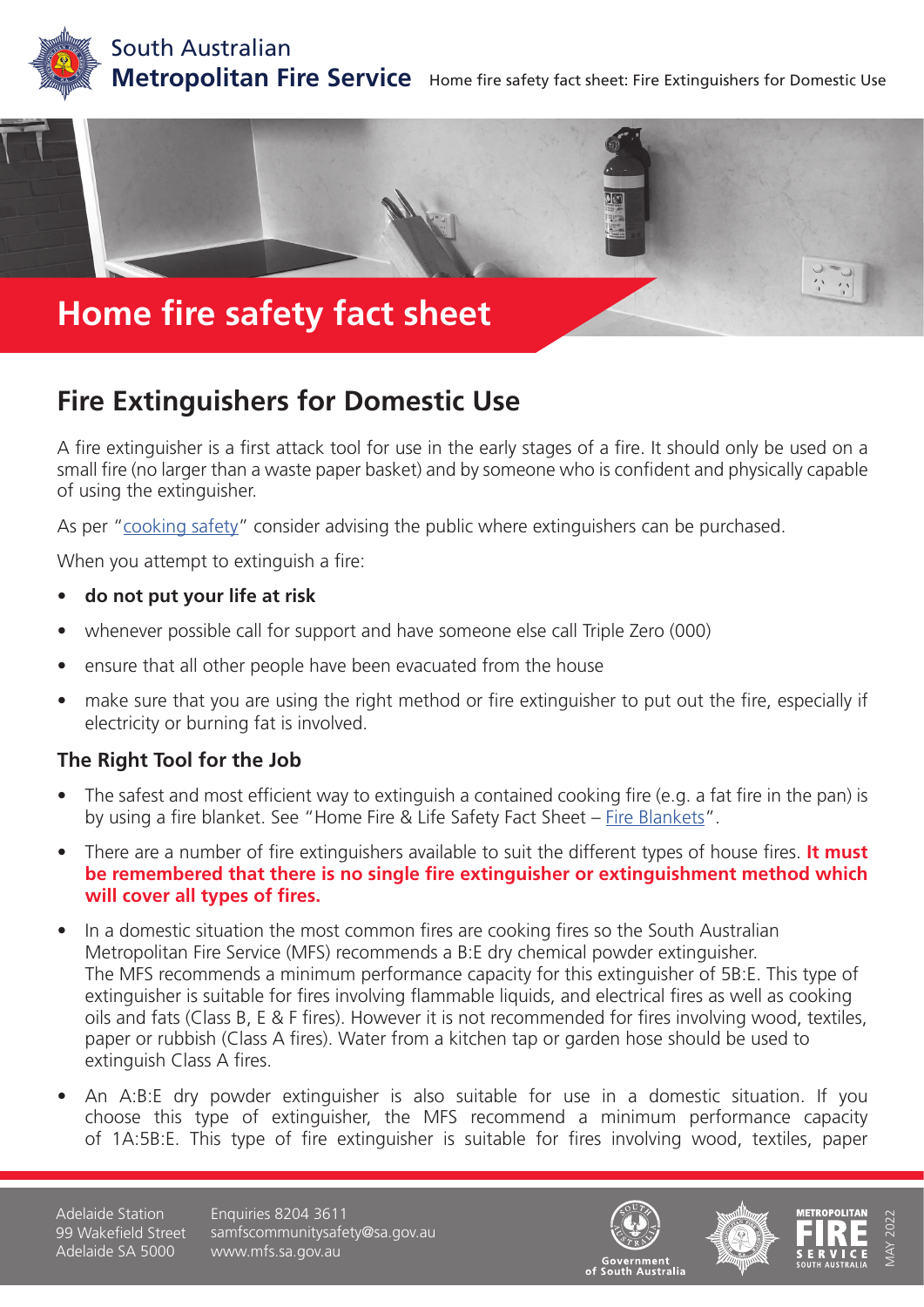or rubbish (Class A fires), flammable liquids (Class B fires) and electrical fires (Class E fires) however it has limited effectiveness on fires involving cooking oils and fats (Class F fires). **If you only install an A:B:E extinguisher you must also equip your kitchen with a fire blanket to use as an effective method of extinguishing contained oil or fat fires.** 

- For cars, caravans and boats the MFS recommends a dry chemical powder fire extinguisher with a minimum rating of 1A:20B:(E).
- Water or a garden hose can be used to put out a small fire where the fuel is wood, paper, textiles or rubbish (Class A fire).

#### **Size**

A one kilogram (1kg) dry powder extinguisher is recommended for domestic home use. If the fire cannot be extinguished using a 1kg extinguisher it is too large. You should evacuate everyone from the home and call 000.

### **Placement**

Kitchens are where most domestic fires occur. The fire extinguisher and fire blanket should be mounted near the entrance or exit to the kitchen to ensure an escape route if you can't put the fire out.

In a car, caravan or boat the extinguisher should be mounted near an exit, in a place where it can be easily accessed and used without putting you in danger from the fire. You should always have an escape route behind you.

## **Maintenance**

At least every six months remove the dry powder extinguisher from its mounting bracket:

- Shake it gently to ensure that the powder within has not compacted.
- Check that the pressure gauge is reading in the green zone to ensure that there is ample gas propellant to make the extinguisher work.
- Check for any other visible damage. Replace the extinguisher if you have any concerns. Replace the extinguisher, or have it serviced and pressure tested, when it reaches 10 years of age.
- On boats check for saltwater corrosion.

For all other types of fire extinguisher check the pressure gauge six monthly, undertake a visual inspection, follow all other maintenance instructions from the manufacturer and have the extinguisher tested or replaced after 10 years.

# **Know How to use the Fire Extinguisher**

Familiarise yourself with the instructions on the fire extinguisher every time you examine it. An emergency is not the time to read extinguisher instructions.

See "Home Fire Safety Fact Sheet - [Extinguishing a Fire](https://www.mfs.sa.gov.au/community/safety-and-education/fact-sheets-and-brochures/fact-sheet-pages/extinguishing-a-fire)"

See other Fact Sheets: [Fire Blankets](https://www.mfs.sa.gov.au/community/safety-and-education/fact-sheets-and-brochures/fact-sheet-pages/fire-blankets), [Recreational Marine Fire Safety](https://www.mfs.sa.gov.au/community/safety-and-education/fact-sheets-and-brochures/fact-sheet-pages/recreational-marine-fire-safety), [Recreational Vehicles](https://www.mfs.sa.gov.au/community/safety-and-education/fact-sheets-and-brochures/fact-sheet-pages/recreational-vehicles), and [Vehicle](https://www.mfs.sa.gov.au/community/safety-and-education/fact-sheets-and-brochures/fact-sheet-pages/vehicles-fires) [Fires](https://www.mfs.sa.gov.au/community/safety-and-education/fact-sheets-and-brochures/fact-sheet-pages/vehicles-fires).

Page 2 of 3

Adelaide Station 99 Wakefield Street Adelaide SA 5000

Enquiries 8204 3611 samfscommunitysafety@sa.gov.au www.mfs.sa.gov.au